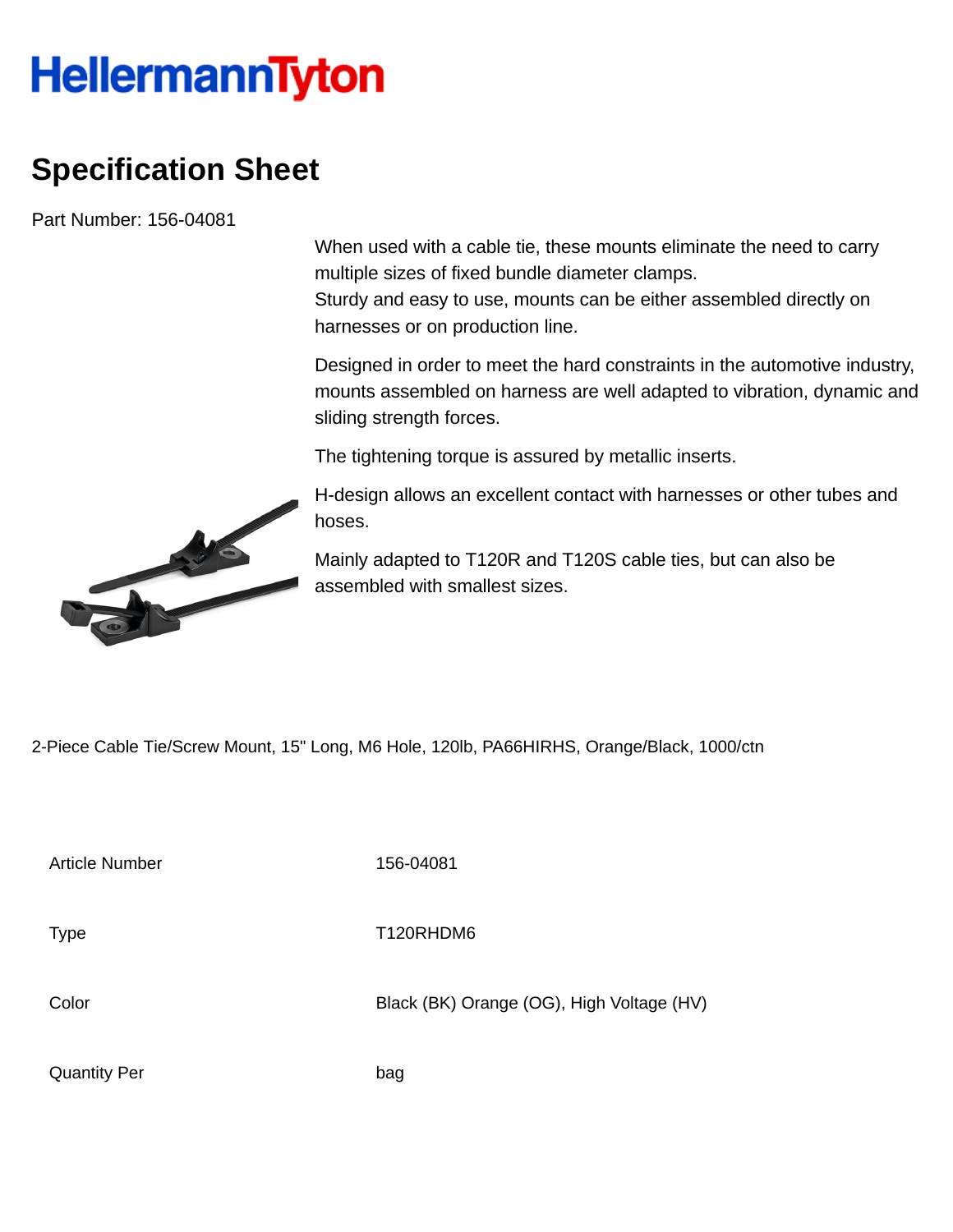| <b>Product Description</b>            | These cable tie mounts attach with a screw or bolt to an existing hole,<br>or secure to a stud with a nut. They provide an attachment point for<br>securing and routing a single bundle. These mounts provide the<br>highest level of fastening for critical cable security. |
|---------------------------------------|------------------------------------------------------------------------------------------------------------------------------------------------------------------------------------------------------------------------------------------------------------------------------|
| <b>Short Description</b>              | 2-Piece Cable Tie/Screw Mount, 15" Long, M6 Hole, 120lb,<br>PA66HIRHS, Orange/Black, 1000/ctn                                                                                                                                                                                |
| <b>Global Part Name</b>               | T120RHDM6-PA66HIRHS-OG/BK                                                                                                                                                                                                                                                    |
| Minimum Tensile Strength (Imperial)   | 120                                                                                                                                                                                                                                                                          |
| Minimum Tensile Strength (Metric)     | 535                                                                                                                                                                                                                                                                          |
| Length L (Imperial)                   | 14.96                                                                                                                                                                                                                                                                        |
| Length L (Metric)                     | 390.0                                                                                                                                                                                                                                                                        |
| <b>Fixation Method</b>                | <b>Bolt</b>                                                                                                                                                                                                                                                                  |
| <b>Identification Plate Position</b>  | none                                                                                                                                                                                                                                                                         |
| <b>Tie Closure</b>                    | plastic pawl                                                                                                                                                                                                                                                                 |
| Variant                               | <b>Inside Serrated</b>                                                                                                                                                                                                                                                       |
| Width W (Imperial)                    | 0.30                                                                                                                                                                                                                                                                         |
| Width W (Metric)                      | 7.6                                                                                                                                                                                                                                                                          |
| <b>Bundle Diameter Min (Imperial)</b> | 0.59                                                                                                                                                                                                                                                                         |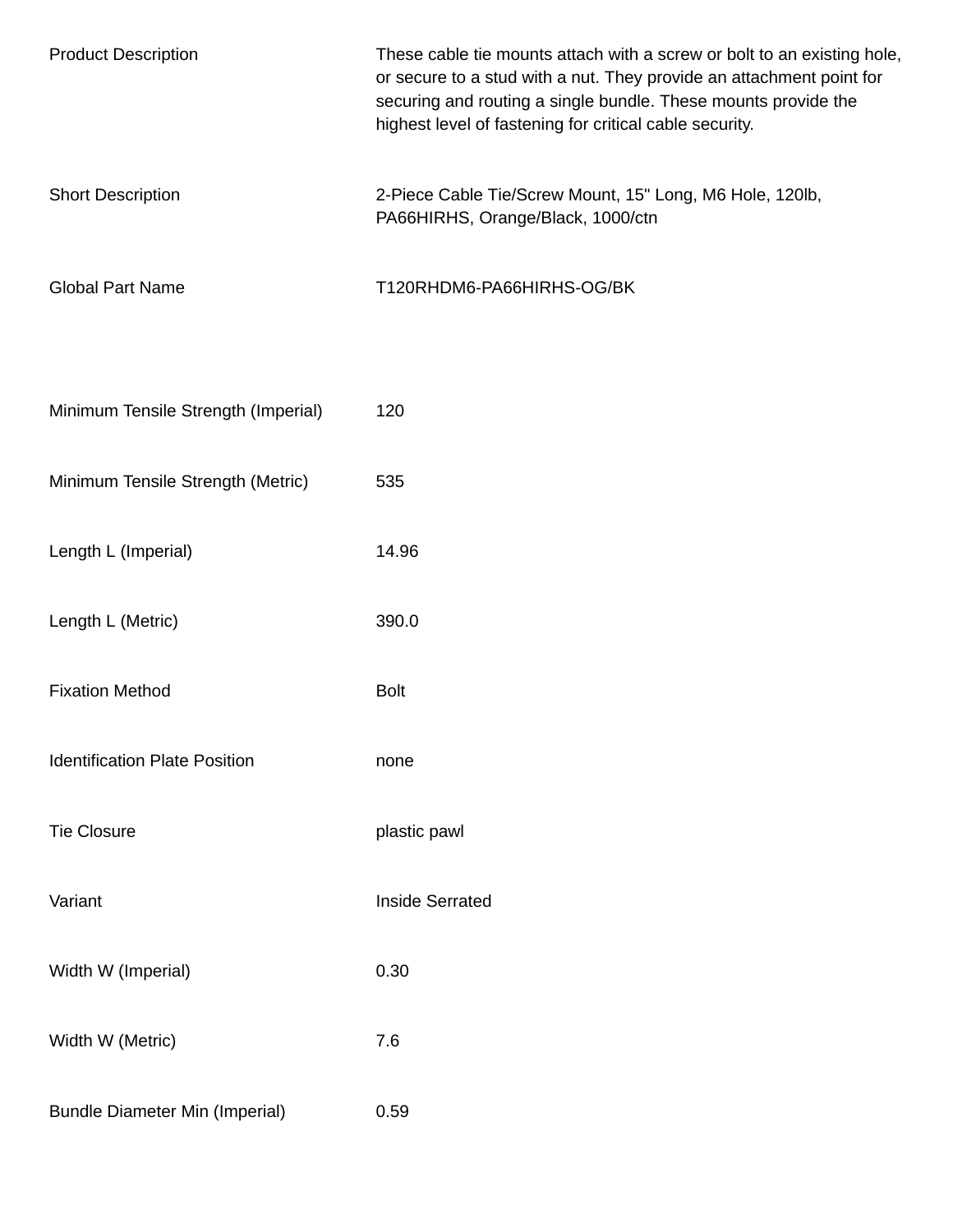| <b>Bundle Diameter Min (Metric)</b>   | 15.0             |
|---------------------------------------|------------------|
| <b>Bundle Diameter Max (Imperial)</b> | 3.937            |
| <b>Bundle Diameter Max (Metric)</b>   | 105              |
| Height H (Imperial)                   | 0.61             |
| Height H (Metric)                     | 16.0             |
| Mounting Hole Diameter D (Imperial)   | 0.24             |
| Mounting Hole Diameter D (Metric)     | $6.2 \text{ mm}$ |

| Material                     | Polyamide 6.6, high impact modified, heat stabilized (PA66HIRHS) |
|------------------------------|------------------------------------------------------------------|
| <b>Material Shortcut</b>     | PA66HIRHS                                                        |
| <b>Material Cable Tie</b>    | Polyamide 6.6, high impact modified, heat stabilized (PA66HIRHS) |
| Flammability                 | <b>UL 94 HB</b>                                                  |
| <b>Operating Temperature</b> | -40°F to +221°F (-40°C to +105°C)                                |
| <b>ROHS Compliant</b>        | Yes                                                              |
|                              |                                                                  |

Package Quantity (Imperial) 100